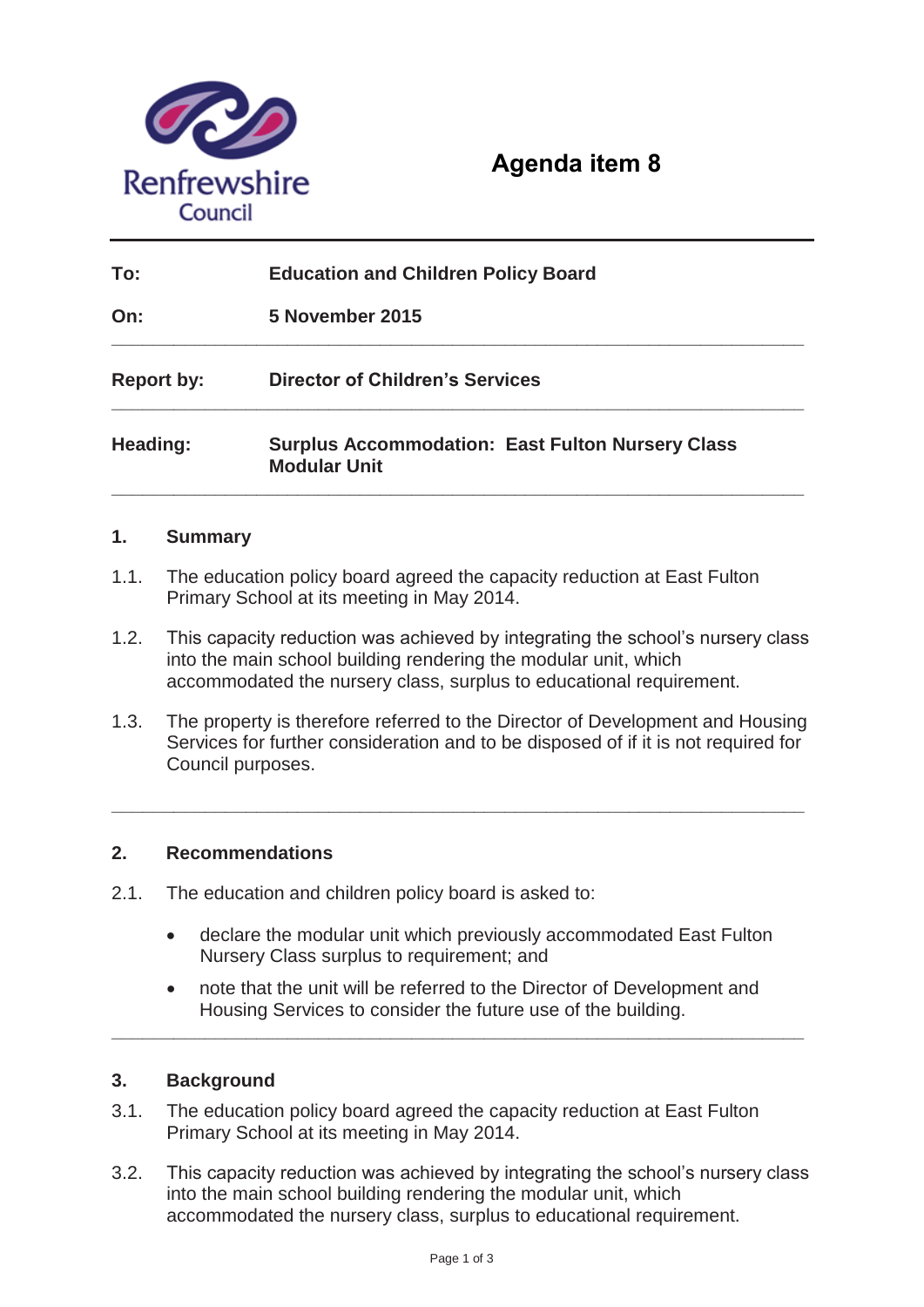- 3.3. Adaptation to the school building was undertaken during 2015 and all staff and children transferred to a bespoke facility within the main school building in August 2015.
- 3.4. The modular unit is therefore referred to the Director of Development and Housing Services for further consideration and to be disposed of if it is not required for Council purposes.

**\_\_\_\_\_\_\_\_\_\_\_\_\_\_\_\_\_\_\_\_\_\_\_\_\_\_\_\_\_\_\_\_\_\_\_\_\_\_\_\_\_\_\_\_\_\_\_\_\_\_\_\_\_\_\_\_\_\_\_\_\_\_\_\_\_\_** 

#### **Implications of this report**

- **1. Financial Implications** None.
- **2. HR and Organisational Development Implications**  None.
- **3. Community Plan/Council Plan Implications**  None.
- **4. Legal Implications**  None.
- **5. Property/Assets Implications**  None.
- **6. Information Technology Implications**  None.
- **7. Equality and Human Rights Implications**  The Recommendations contained within this report have been assessed in relation to their impact on equalities and human rights. No negative impacts on equality groups or potential for infringement of individuals' human rights have been identified arising from the recommendations contained in the report.
- **8. Health and Safety Implications**  None.
- **9. Procurement Implications**  None.
- **10. Risk Implications**  None.
- **11. Privacy Impact**  None.